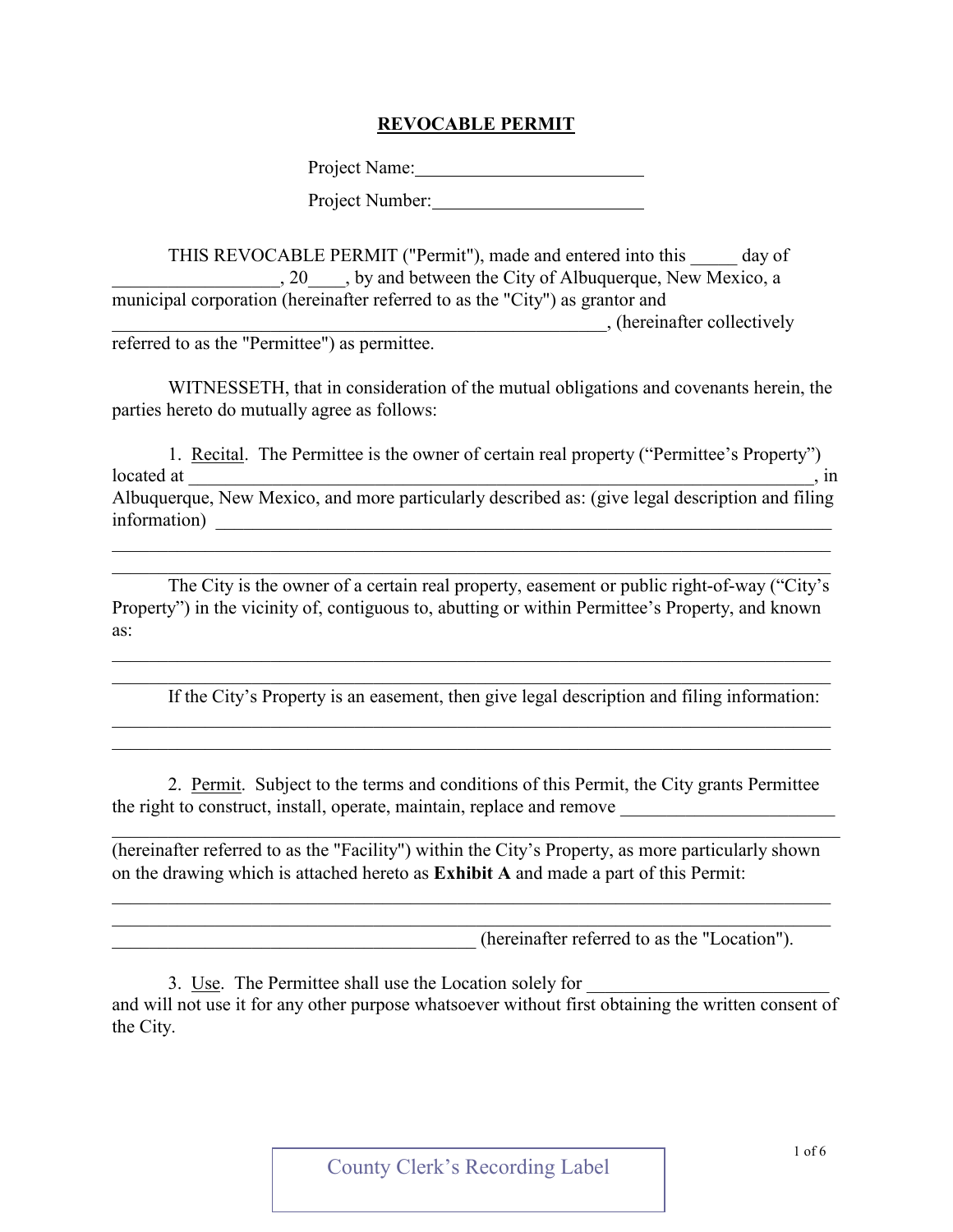4. Compensation. As compensation for this Permit, the Permittee shall pay the City a one time administrative fee of \$500.00 plus the sum of

Dollars (\$ ) for each year this Permit is in effect (hereinafter referred to as the "Annual Fee").

The Annual Fee shall be paid to the City upon execution of this Permit, and by the same month and day each year thereafter for the term of this Permit.

 5. Term, Termination and Removal. This Permit will remain in effect for a period of ten (10) years from the date of execution of this Permit (hereinafter referred to as the "Term"), unless terminated and revoked as a result of

a. The Permittee's breach of any provision of or default in the performance of any obligation pursuant to this Permit. If Permittee breaches any of the provisions hereof or is in default in the performance of any obligation imposed hereunder, the City may give thirty (30) days written notice (the "Notice Period") to the Permittee of the termination of this Permit. If the Permittee remains in default or the breach of any provision hereof remains uncured at the end of the Notice Period, this Permit shall terminate; or

b. The Permittee's giving the City written notice ninety (90) days in advance of termination; or

c. The City's giving the Permittee written notice ninety (90) days in advance of termination; or

d. An order of a court of competent jurisdiction.

Upon termination of this Permit and any renewal hereof, the Permittee shall abandon the use of the Facility, and shall remove the Facility and restore the City's Property as nearly as possible to the condition it was in prior to removal, all at the sole expense of the Permittee.

If, after termination and within thirty (30) days after being directed to do so by the City, the Permittee fails to remove the Facility and restore the City's Property, the City may perform the work and the Permittee shall reimburse the City within thirty (30) days after the City submits a bill to the Permittee for the reasonable costs of such work.

Termination of this Permit for any reason shall not release the Permittee from any liability or obligation relating to the installation, operation, maintenance or removal of the Facility or any other term of this Permit.

 6. Renewal of Permit. If both the City and the Permittee wish to extend the Term of this Permit, then, before the expiration of the Term, the City and the Permittee shall enter into good faith negotiations, the object of which will be to agree upon the terms of a renewal of this Permit. The agreement of the City shall not be unreasonably withheld, conditioned or delayed. If an agreement is reached, all terms, including the agreed-upon consideration shall be reduced to writing, signed by both parties.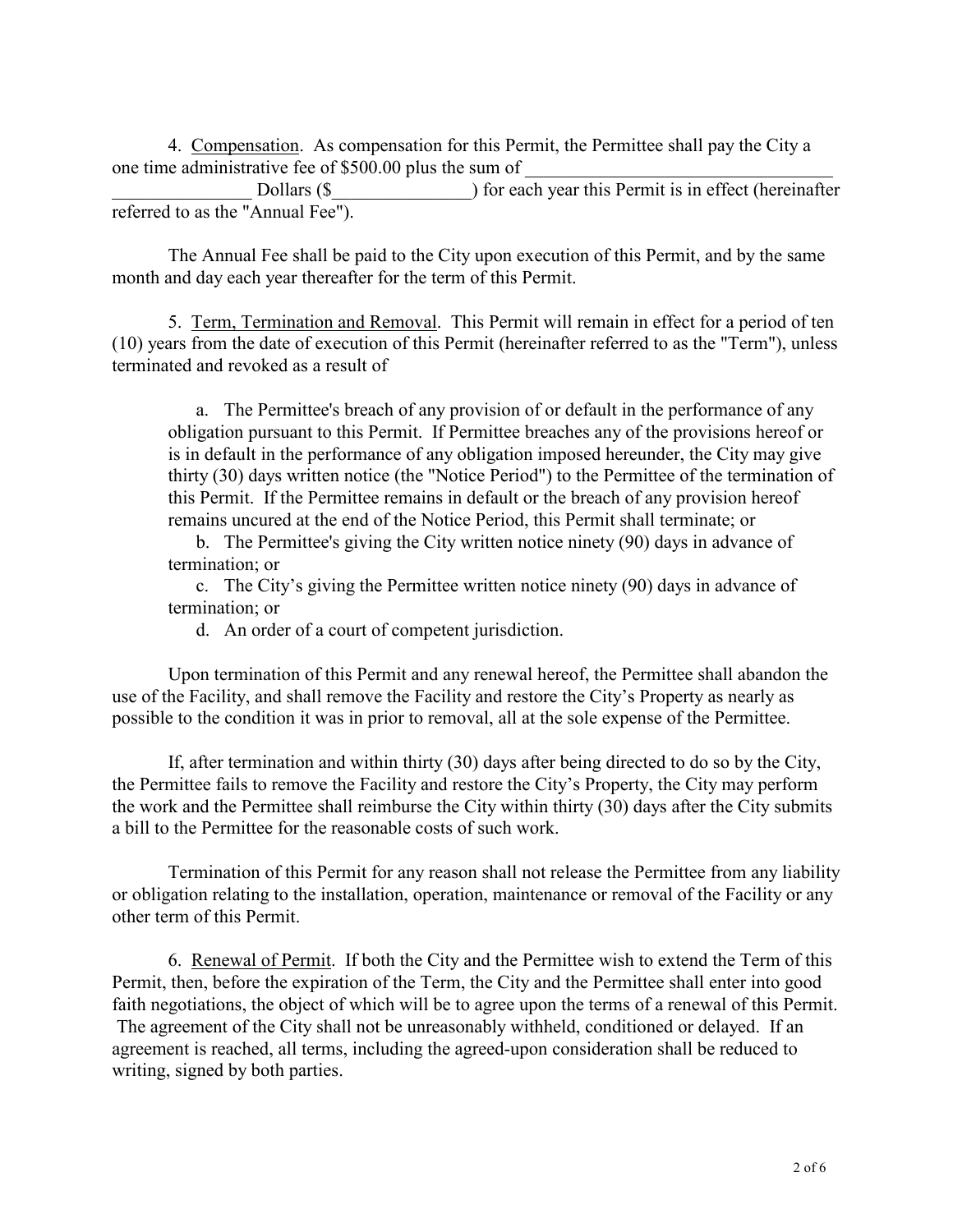7. Location, Installation, Maintenance and Removal. At its own expense, the Permittee shall install, construct and maintain the Facility of such material, and in a manner that will not at any time be a source of danger to, or interfere with the City's present or future use of the City's Property, or the use of the City's Property by any utility presently franchised by the City, or interfere with its use as a public way. If during installation it becomes evident that the Permittee's proposed installation will interfere with existing City installations or any existing underground installations, then the Permittee shall modify its installation at the Location to avoid the conflict, after obtaining the City's approval for the change, at the sole expense of the Permittee. All permits required by the City for work within the right-of-way will be the responsibility of the Permittee's contractor.

After installation of the Facility, the Permittee shall back-fill, compact, repair and repave all resulting trenches, curbs, gutters and pavement to the satisfaction of the City, restoring them to as close to their original condition as is reasonably possible.

If, in the judgment of the City, the Permittee at any time fails to perform its obligations under this section, the City, at the City's option, may perform whatever work the City deems necessary for the public safety, health and welfare, and the Permittee shall reimburse the City within thirty (30) days after the City submits a bill to the Permittee for the reasonable costs of performing such work. However, the City is not required to perform such work, and any failure by the City to perform the Permittee's obligations shall not release the Permittee from liability for any loss or damage caused by the Permittee's failure to perform its obligations.

Installation, maintenance and removal of the Facility shall be accomplished in a manner which will not unreasonably impede traffic adjacent to the Location or impede its use as a public way, as determined by the City. The timing and manner of such construction, maintenance and removal shall be done in compliance with the City's requirements.

 If the Facility, or any part thereof, is the cause of an emergency condition, and the City determines that the situation makes it unreasonable to notify the Permittee or await action by the Permittee, the City may take whatever actions it deems necessary to remedy the emergency situation at the sole expense of the Permittee, which will reimburse the City within thirty (30) days after the City submits a bill to the Permittee for the reasonable costs of such actions.

8. As-Builts. Upon completion of the construction and installation of the Facility, the Permittee shall promptly provide the City with one set of reproducible as-built, record drawings, reflecting construction and installation as actually accomplished.

9. Insurance. During the Term of this Permit, including renewals, if any, the Permittee shall obtain and maintain liability insurance in an amount of not less than \$1,000,000 combined single limit for accidents or occurrences which cause bodily injury, death or property damage to any member of the public caused by or related to the construction, installation, operation, maintenance, replacement, removal or other activity related to the Facility. The insurance policy shall name the City of Albuquerque, its employees and elected officials, as their interest may appear, as additional insured. The insurance policy shall provide coverage per occurrence and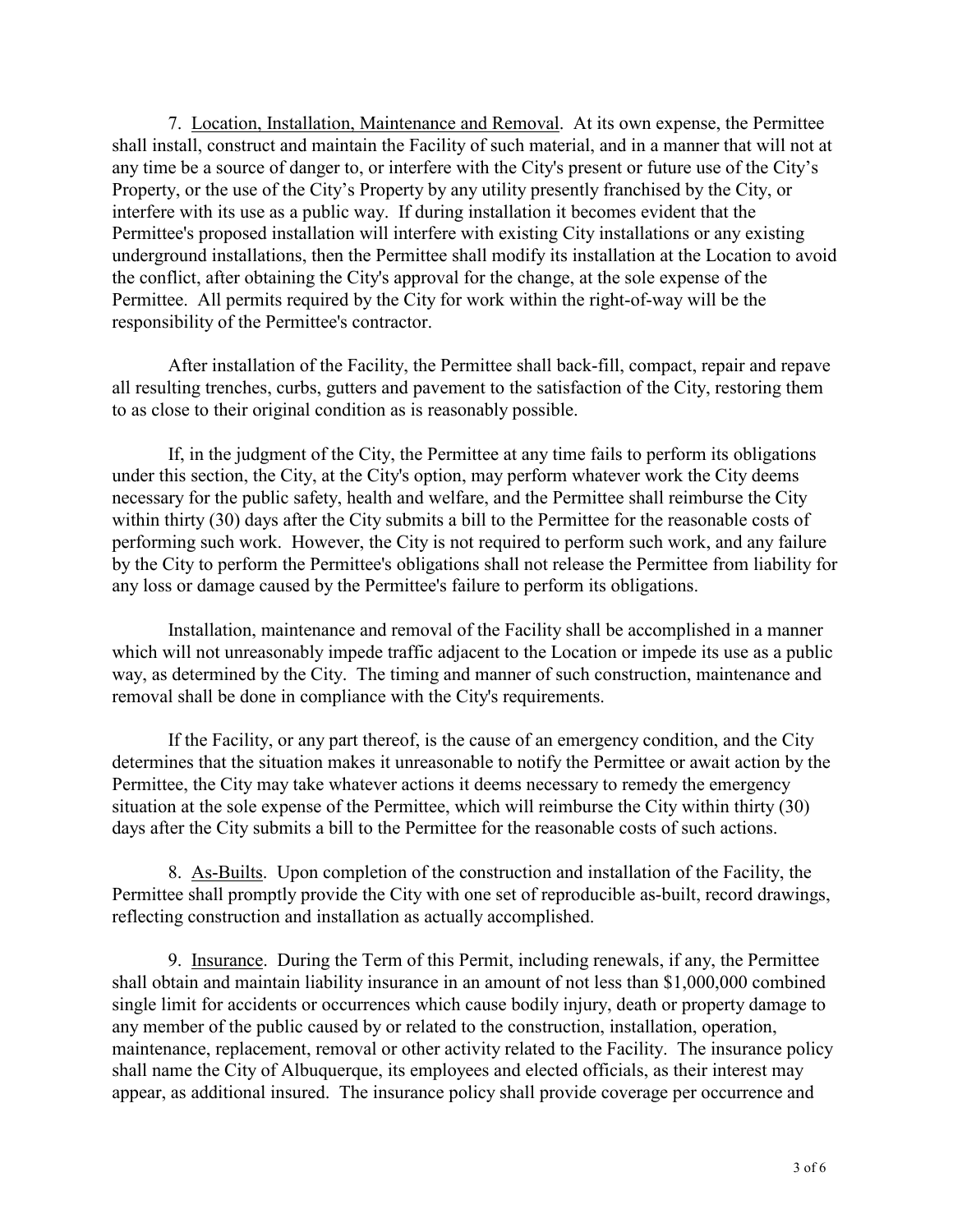shall state the project name and project number. Any cancellation provision must provide that if the policy is cancelled prior to the expiration date of the Permit, materially changed or not renewed, the issuing company will mail thirty (30) days written notice to the City, Attention: Risk Management. A certificate of insurance in compliance with the above must be furnished to the City with the execution of this Permit and prior to commencement of construction.

10. Indemnity/Liability. The Permittee shall be solely responsible for maintaining the premises upon which the Improvements are being constructed in a safe condition. The Permittee agrees to indemnify and hold harmless the City and its officials, agents and employees from any claims, actions, suits or other proceedings arising from or out of the acts or omissions of the Permittee, its agents, representatives, contractors or subcontractors or arising from the failure of the Permittee, its agents, representatives, contractors or subcontractors to perform any act or duty required of the Permittee herein. The indemnification required hereunder shall not be limited as a result of the specifications of any applicable insurance coverage. Nothing herein is intended to impair any right or immunity under the laws of the State of New Mexico.

11. Entire Agreement. This Permit contains the entire agreement of the parties regarding the Facility and supersedes any and all other agreements or understandings, oral or written, whether previous to the execution hereof or contemporaneous herewith.

12. Changes. Changes to this Permit are not binding unless made in writing and signed by both parties.

13. Captions. The captions to the sections or paragraphs of this Permit are not part of this Permit and will not affect the meaning or construction of any of its provision.

14. Binding Effect. This Permit is binding upon and inures to the benefit of the successors and/or assigns of the parties.

15. Compliance with Laws. The Permittee and its contractors shall comply with all federal, state and local laws, ordinances, regulations and rules and will not discriminate illegally against any person. The Permittee's attention is specifically drawn to 62-14-1 et seq. NMSA, (1978 Comp., 1984 Repl. Pamphlet) regarding excavation damage to pipelines and underground utility lines.

16. Applicable Law. This Permit is governed by and construed and enforced in accordance with the laws of the State of New Mexico.

17. Construction and Severability. If any part of this Permit is held to be invalid or unenforceable, the remainder of this Permit will remain valid and enforceable if the remainder of the Permit is reasonably capable of completion.

18. Assignment. The Permittee shall not assign any interest in this Permit.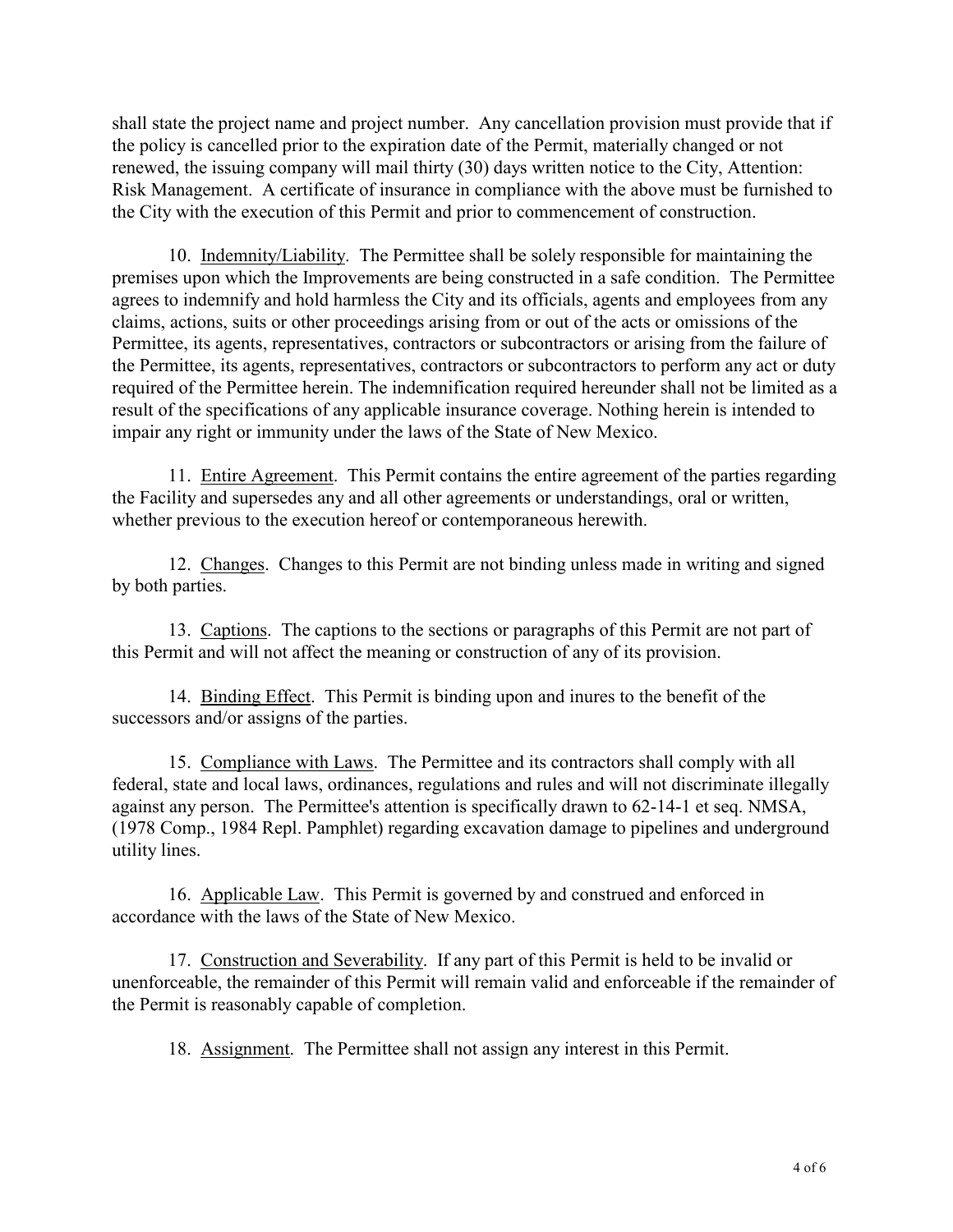Notice. For purposes of giving formal written notice to the Permittee, the Permittee's address is: \_\_\_\_\_\_\_\_\_\_\_\_\_\_\_\_\_\_\_\_\_\_\_\_\_\_\_\_\_\_\_\_\_\_\_\_\_\_\_\_\_\_\_\_\_\_\_\_\_\_\_\_\_\_\_\_\_\_\_\_\_\_\_\_\_\_\_\_\_\_\_\_\_\_\_\_\_\_

 $\_$  , and the contribution of the contribution of the contribution of the contribution of  $\mathcal{L}_\text{max}$  $\_$  , and the set of the set of the set of the set of the set of the set of the set of the set of the set of the set of the set of the set of the set of the set of the set of the set of the set of the set of the set of th

Phone No.: \_\_\_\_\_\_\_\_\_\_\_\_\_\_\_\_\_\_\_\_\_\_\_\_\_\_\_\_\_\_\_\_\_\_\_\_\_\_\_\_\_\_\_\_\_\_\_\_\_\_\_\_\_\_\_\_\_\_\_\_\_\_\_\_\_\_\_\_

For purposes of giving formal, written notice to the City, the City's address is:

 Mayor City of Albuquerque P.O. Box 1293 Albuquerque, New Mexico 87103

Copies of any notices to the City must also be given to:

 City Engineer City of Albuquerque P.O. Box 1293 Albuquerque, New Mexico 87103

Written notice must be made either personally or by certified United States mail. If the notice is mailed, the notice will be complete 3 days after deposited in the United States mail, postage paid, and addressed as required in this section. Notice of change of address will be given in the same manner as required by this section.

19. Joint and Several Liability. The Permittee shall be jointly and severally liable to the City for the performance of Permittee's obligations pursuant to this Permit.

20. Approval Required. This Permit shall not become effective or binding until approved by the City Engineer.

21. Run with the Property. This Agreement shall be binding upon Permittee's Property, its successors and assigns and shall run with title to the Property.

IN WITNESS WHEREOF, the City and the Permittee have executed this Revocable Permit the day and year first above written.

| PERMITTEE:       | <b>CITY OF ALBUQUERQUE:</b>   |
|------------------|-------------------------------|
| By [signature]:  | Bv:                           |
| Name $[print]$ : | Richard Dourte, City Engineer |
| Title:           |                               |
| Dated:           | Dated:                        |
|                  |                               |